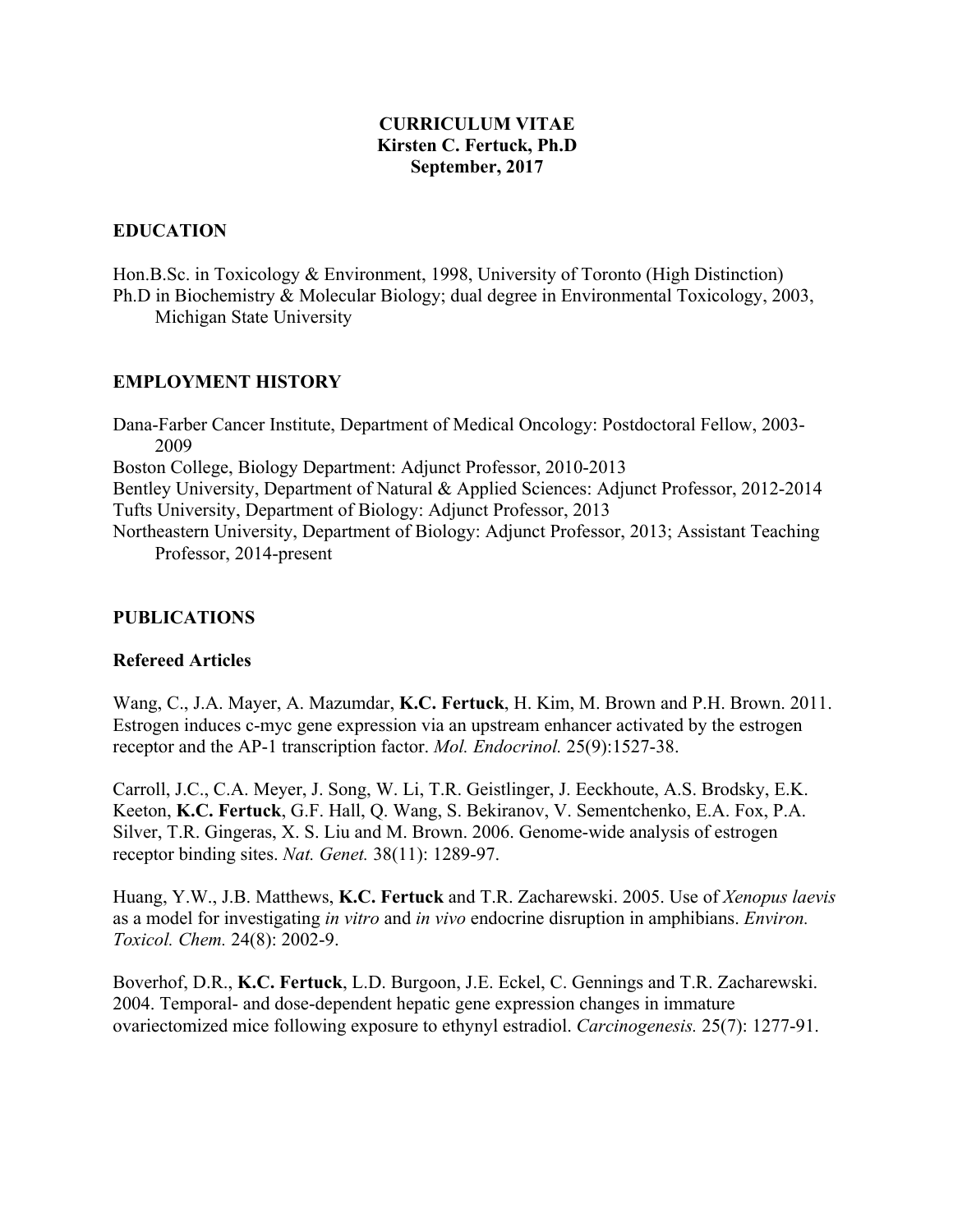**Fertuck, K.C.**, J.E. Eckel, C. Gennings and T.R. Zacharewski. 2003. Identification of temporal patterns of gene expression in the uteri of immature, ovariectomized mice following exposure to ethynyl estradiol. *Physiol. Genom.* 15(2): 127-41.

Matthews, J.B., **K.C. Fertuck**, T. Celius, Y.W. Huang, C.J. Fong and T.R. Zacharewski. 2002. Ability of structurally diverse natural products and synthetic chemicals to induce gene expression mediated by estrogen receptors from various species. *J. Steroid Biochem. Mol. Biol.* 82(2): 181- 94.

Goodin, M.G., **K.C. Fertuck**, T.R. Zacharewski and R.J. Rosengren. 2002. Estrogen receptormediated actions of polyphenolic catechins *in vivo* and *in vitro*. *Toxicol. Sci.* 69(2): 354-61.

**Fertuck, K.C.**, H. Sikka, J.B. Matthews and T.R. Zacharewski. 2001. Interaction of PAH-related compounds with the alpha and beta isoforms of the estrogen receptor. *Toxicol. Lett*. 121(3): 167- 77.

**Fertuck, K.C.**, J.B. Matthews and T.R. Zacharewski. 2001. Hydroxylated benzo[a]pyrene metabolites are responsible for *in vitro* estrogen receptor-mediated gene expression induced by benzo[a]pyrene, but do not elicit uterotrophic effects *in vivo*. *Toxicol. Sci.* 59(2): 231-40.

Diamond, M.L., S.E. Gingrich, **K.C. Fertuck**, B.E. McCarry, G.A. Stern, B. Billeck, B. Grift, D. Brooker and T.D. Yager. 2000. Evidence for organic film on an impervious urban surface: characterization and potential teratogenic effects. *Environ. Sci. Technol.* 34(14): 2900-08.

Sweezy, N., S. Tchepichev, S. Gagnon, **K.C. Fertuck**, and H. O'Brodovich. 1998. Female gender hormones regulate mRNA levels and function of the rat lung epithelial Na channel. *Am. J. Physiol.* 274(*Cell Physiol*. 43): C379-86.

# **Non-refereed Articles**

**Fertuck, K.C.** 2003. Temporal responses to estrogen in the uterus. Report from a SCOPE/IUPAC project: Implicaction of Endocrine Active Substances for Humans and Wildlife (J. Miyamoto and J. Burger, editors). *Pure Appl. Chem.* 75(11-12): 2415-18.

Fielden, M.R., J.B. Matthews, **K.C. Fertuck**, R.G. Halgren and T.R. Zacharewski. 2002. *In silico* approaches to mechanistic toxicology: an introduction to bioinformatics for toxicologists. *Crit. Rev. Toxicol*. 32(2): 67-112.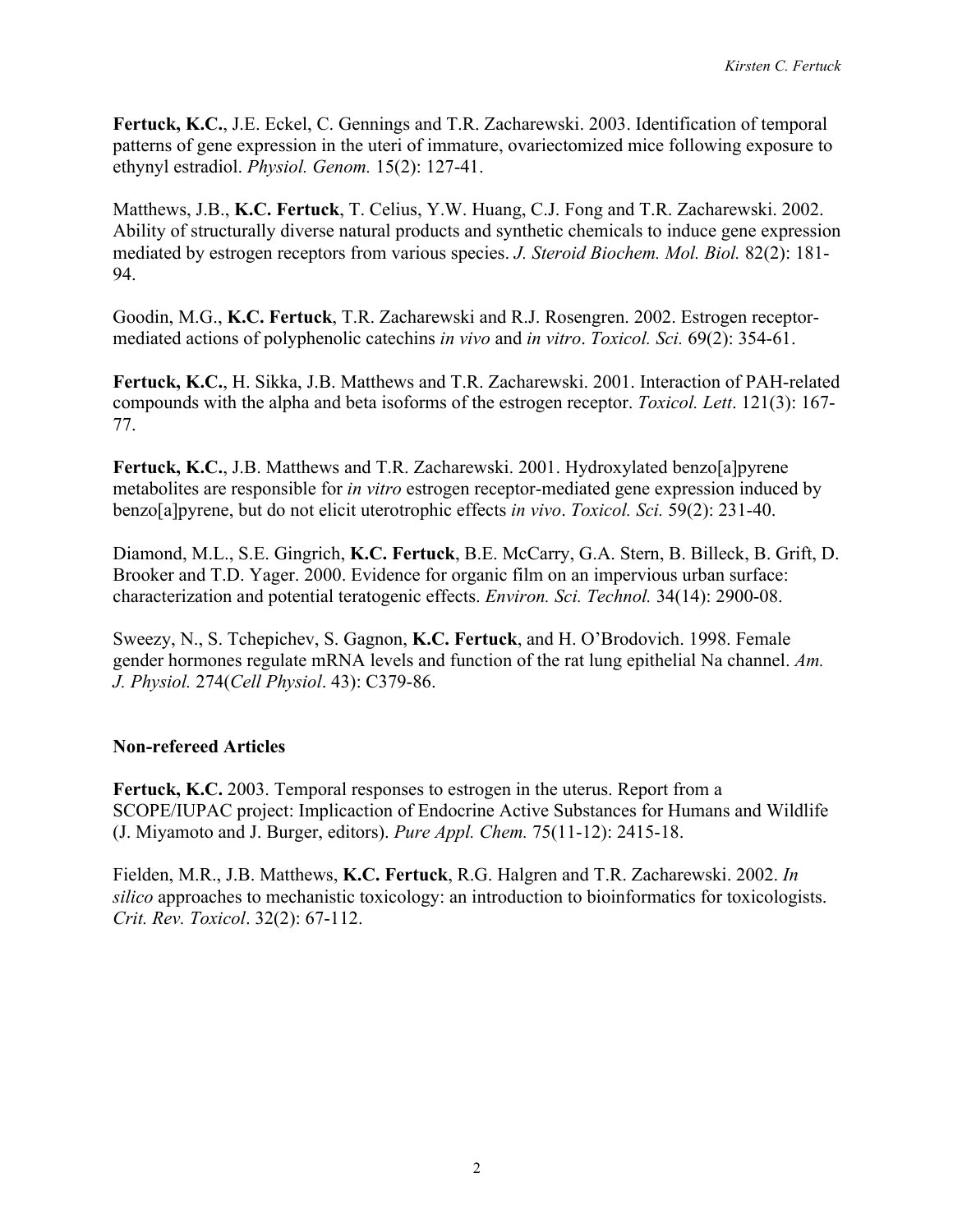#### **Books**

Fertuck, K.C. 2003. In vitro and in vivo evaluation of the receptor binding and estrogenic effects of polycyclic aromatic hydrocarbons. Ph.D thesis, *Michigan State University*. p.1-181.

Rhodes, C., **K. Fertuck**, D. Josephy, and R.E. Koeppe, II. 2015. Student Companion to Accompany Biochemistry. 8th ed. *W.H. Freeman*. p.1-716.

**Fertuck, K.** 2016. Biochemistry Laboratory Manual, to accompany BIOL 3612. *Academx Publishing Services.* p.1-139.

# **Book Chapters**

Zacharewski, T.R., **K.C. Fertuck**, M.R. Fielden, and J.B. Matthews. 2002. Mechanisticallybased assays for the identification and characterization of endocrine disruptors. In *Comprehensive Toxicology XIV: Cellular and Molecular Toxicology* (Volume Editors: J.P. Vanden Heuvel, W.F. Greenlee, G.H. Perdew, W. Mattes; Editors-in-Chief: I.G. Sipes, C.A. McQueen, A.J. Gandolfi). Elsevier Science, Amsterdam, The Netherlands, p.559-82.

### **Online Educational Materials**

Created 1,335 online questions in 2015 as requested by W.H. Freeman publishers in support of the newest  $(8<sup>th</sup>)$  edition of their textbook Biochemistry by J.M. Berg, J.L. Tymoczko, L. Stryer, and G.J. Gatto, Jr. Project involved coverage of 19 of the textbook's 36 chapters.

### **Platform Presentations**

Coactivation by AIB1 contributes to long-range association between proximal and distal estrogen receptor binding sites in breast cancer cells. Speaker, *Steroid Receptors & Coregulators* symposium session. ENDO 2006, Endocrine Society, Boston, MA, June 27, 2006.

Coactivation by AIB1 contributes to long-range association between proximal and distal estrogen receptor binding sites in breast cancer cells. Speaker, *Cell Biology and Signaling*  symposium session. Dana-Farber/Harvard Cancer Center Breast Cancer Symposium, Boston, MA, Apr. 7, 2006.

Coactivation by AIB1 contributes to long-range association between proximal and distal estrogen receptor binding sites in breast cancer cells. Speaker, *Hot Topics: Steroid Receptors and Disease* symposium session. Nuclear Receptors: Steroid Sisters Keystone Symposium, Banff, AB, March 19, 2006.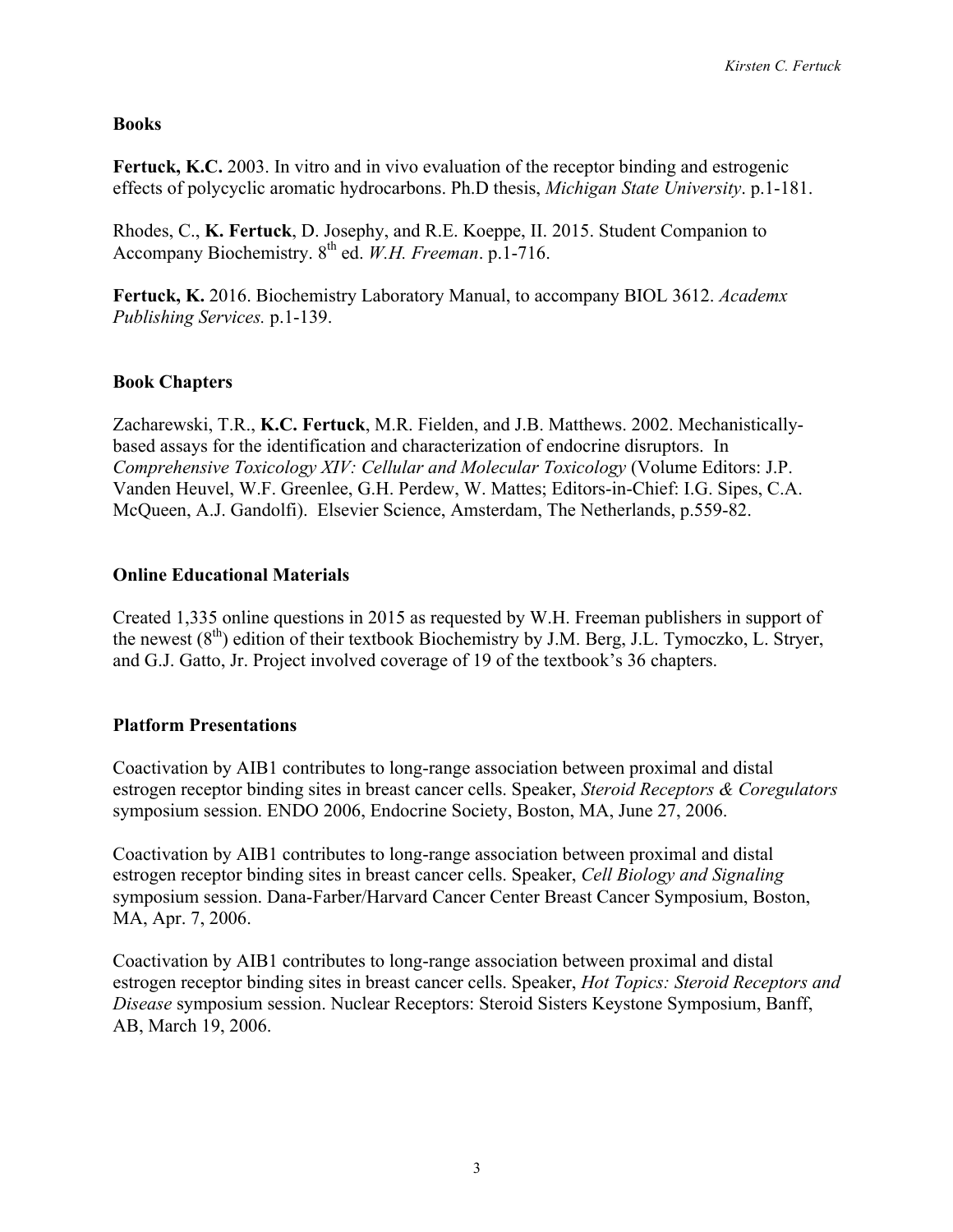Actions and targets of AIB1, a coactivator implicated in cell proliferation and cancer. Speaker, *Molecular Targets for Cancer Therapy*. Sass Foundation for Medical Research, Mallorca, Spain, Oct. 13, 2005.

Use of rodents to model human uterine responses to estrogen. Speaker, *Genomics Seminar Series*. Environmental Protection Agency, Seattle, WA, May 21, 2003.

Use of an empirical Bayes screening approach and Gene Ontology annotations to filter and interpret microarray data from the uteri of estrogen-treated mice. Speaker, *Characterization of Toxicant Signatures Using Gene Expression Microarrays* symposium session. Society of Toxicology, Salt Lake City, UT, March 10, 2003.

Temporal responses to estrogen in the uterus. Speaker, *Toxicogenomics as a rational approach to endocrine disruptor research* workshop session. SCOPE/IUPAC International Symposium on Endocrine Active Substances, Yokohama, Japan, Nov. 21, 2002.

Complementary *in vitro* and *in vivo* rodent assays. Speaker/Panelist, *Screening and Testing Assays* symposium session. Endocrine Disruptors Workshop, Research Triangle Park, NC, Oct. 29, 2002.

Analysis considerations in Affymetrix GeneChip experiments. Speaker, *Bioinformatics Seminar Series.* Michigan State University, Oct. 11, 2002.

Identification and assessment of endocrine disrupting chemicals. Speaker/Panelist, *Environmental Estrogens and Women's Health* symposium session. American Association for the Advancement of Science, Boston, MA, Feb. 15, 2002.

# **PREVIOUS FELLOWSHIPS, GRANTS, AND AWARDS**

### **Research Fellowships**

Ontario Graduate Scholarship (1998-2000; declined)

Chemical Food Safety Graduate Fellowship (1998-2001)

Society of Toxicology Graduate Student Fellowship (2001-2002)

Sass Foundation Postdoctoral Fellowship (2004-2006)

Champion Investigator Award Postdoctoral Fellowship (2006-2008)

Terri Brodeur Breast Cancer Foundation Postdoctoral Fellowship (2008-2010)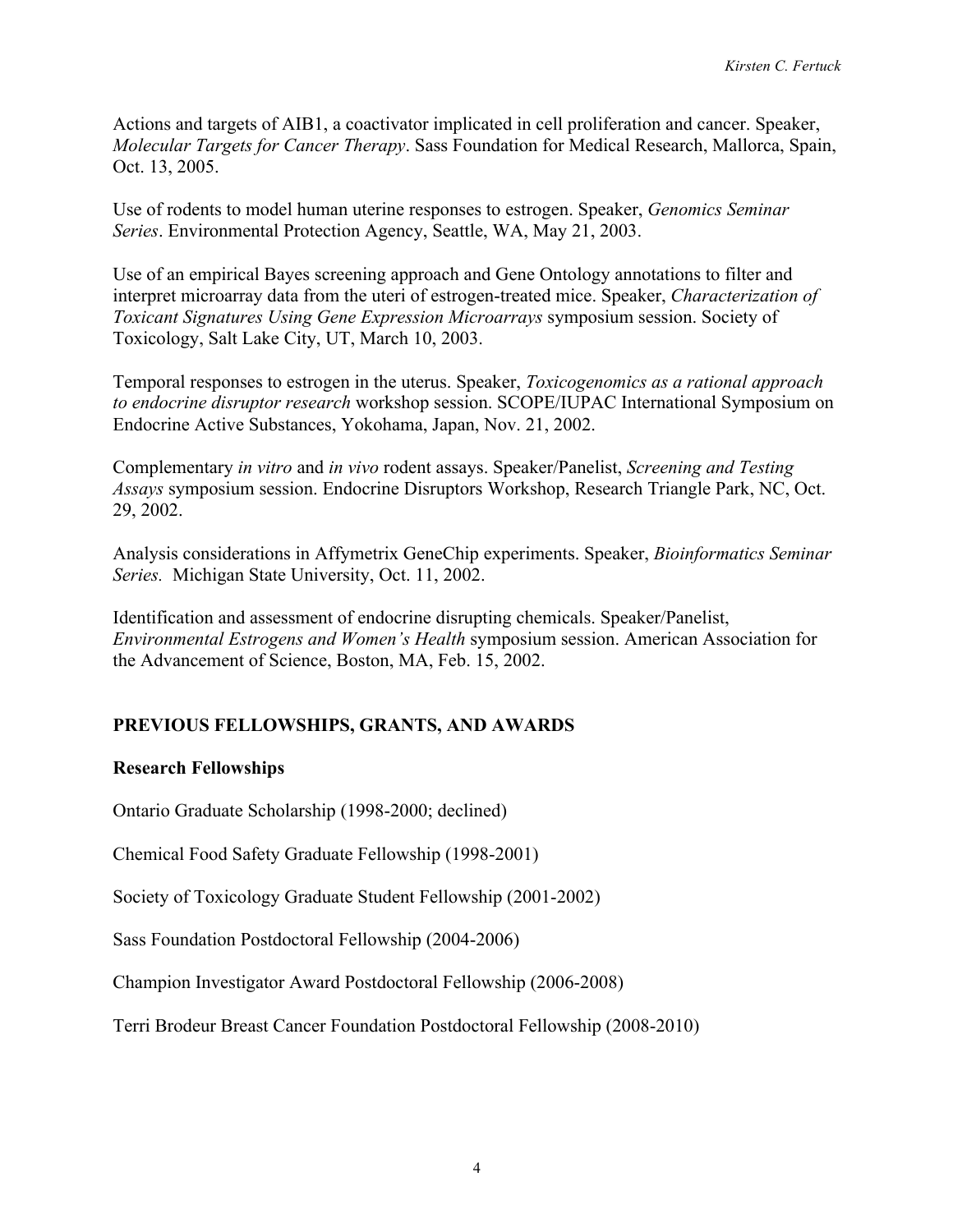#### **Other Honors and Awards**

Martin L. Wills Scholarship, Heart and Stroke Foundation of Ontario (1994)

Sidney and Lucille Silver Scholarship, Faculty of Arts and Science, University of Toronto (1997)

Frances L. Allen Scholarship, Faculty of Arts and Science, University of Toronto (1997)

University of Toronto Women's Association Scholarship, New College (1997)

Biochemistry Faculty Fellowship, Michigan State University (1998)

Graduate Student Research Grants, Sigma Xi Michigan State University Chapter (2000, 2001)

Outstanding Graduate Student Award, Sigma Xi Michigan State University Chapter (2002)

### **TEACHING AND ADVISING**

#### **Outside of Northeastern University**

Boston College (2010-2013): taught Introductory Molecular and Cellular Biology four times, Genetics twice, Environmental Biology four times, and Plant Biology twice. Served as advisor to the biology and biochemistry majors in 2012-2013.

Bentley University (2012-2014): taught Green Biology: Botanical and Ecological Connections four times.

Tufts University (2013): taught Genetics once.

### **At Northeastern University**

BIOC 1000, Introduction to Biochemistry at NU. Introduce new students to resources available to them within their major and the greater academic community to prepare them for success within their degree program.

Fall 2014 (22 students) Fall 2015 (30 students) Fall 2016 (16 students)

BIOL 2299, Inquiries in Biological Sciences. Examine the primary published literature in the instructor's background field (environmental toxicology) as a means to develop critical thinking skills and build fluency with key biological concepts.

Spring 2015 (30 students; completely new design)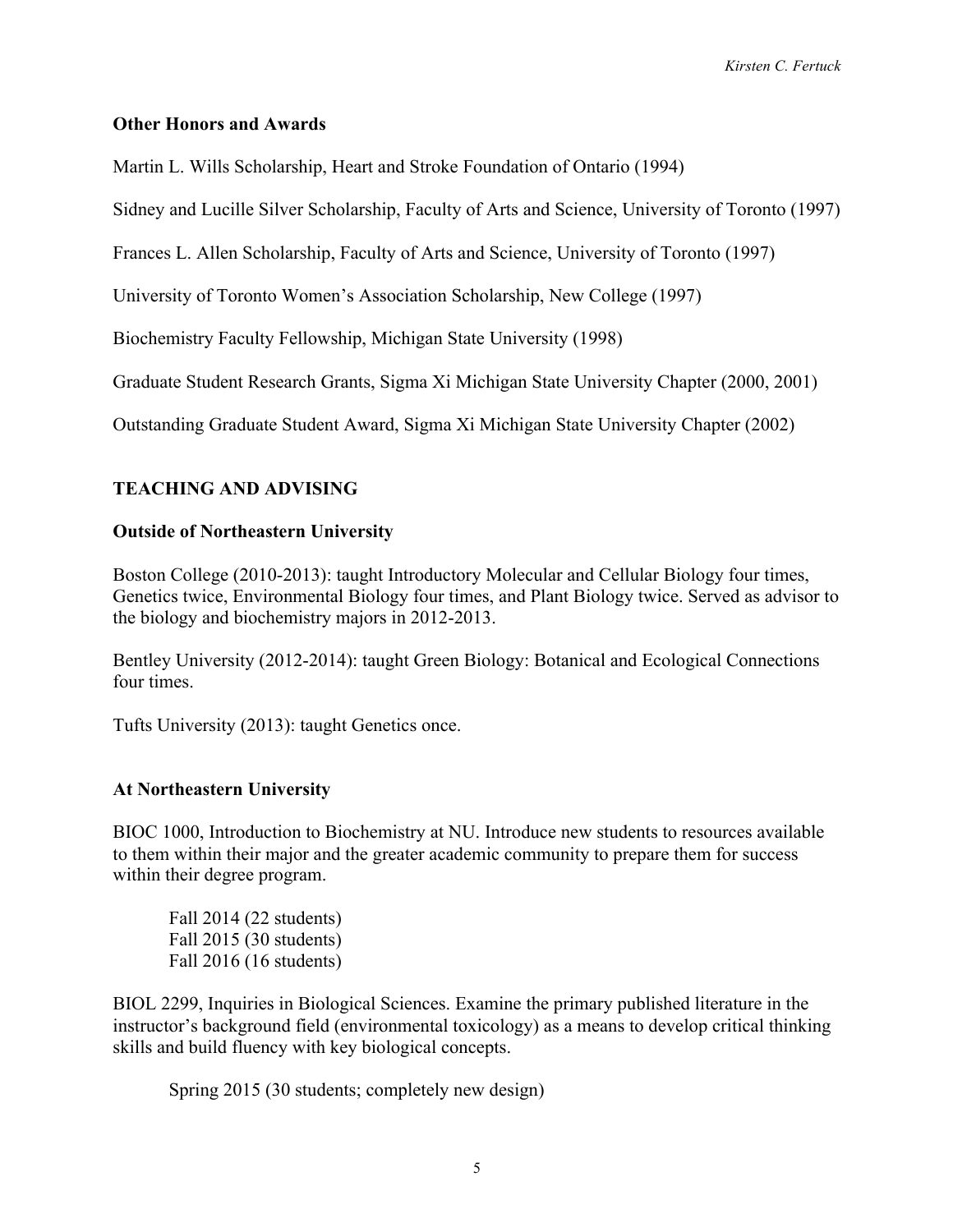Spring 2017 (11 students)

BIOL 2323 (renumbered to BIOL 3611), Biochemistry. Leverage prerequisite knowledge from genetics and organic chemistry to develop advanced knowledge of macromolecular building blocks, the relationship between structure and function, enzyme kinetics, and the process and regulation of metabolism.

Spring 2014 (50 students) Summer 1 2014 (37 students) Summer 2 2014 (30 students) Fall 2014 (130 students) Spring 2015 (127 students; course release to redesign the instruction of the course to go with much larger enrollment) Summer 1 2015 (43 students) Summer 2 2015 (32 students) Fall 2015 (77 students) Spring 2016 (129 students; course release to redesign corequisite lab, BIOL 3612) Summer 1 2016 (61 students) Summer 2 2016 (36 students; piloted newly-redesigned corequisite lab) Fall 2016 (151 students) Spring 2017 (156 students) Summer 1 2017 (63 students) Summer 2 2017 (34 students)

BIOL 3407 (renumbered 3507), Molecular Cell Biology. Use functional knowledge gained in biochemistry prerequisite course in order to gain a more advanced understanding of cellular architecture, signaling, division, and growth control.

Summer 2 2013 (21 students; taught as an adjunct professor).

### **SERVICE AND PROFESSIONAL DEVELOPMENT**

#### **Service to Northeastern University**

### *Departmental Service*

Biochemistry Program Assessment Director 2017–present Biochemistry Program Steering Committee, 2014–present Biology Curriculum Committee, 2014–present Advisor to Biochemistry Club, 2014–present (club received Phoenix Award for Organizational Excellence from NU's Center for Student Involvement for 2014-2015) Advisor to NU Chapter of American Society for Biochemistry and Molecular Biology, 2015– present (Chapter received the Outstanding Chapter Award for 2015-2016) Capstone consultant for BIOL 4701 Biology Capstone thesis projects (8 students in 2015, 3 students in 2016, 1 student to date in 2017)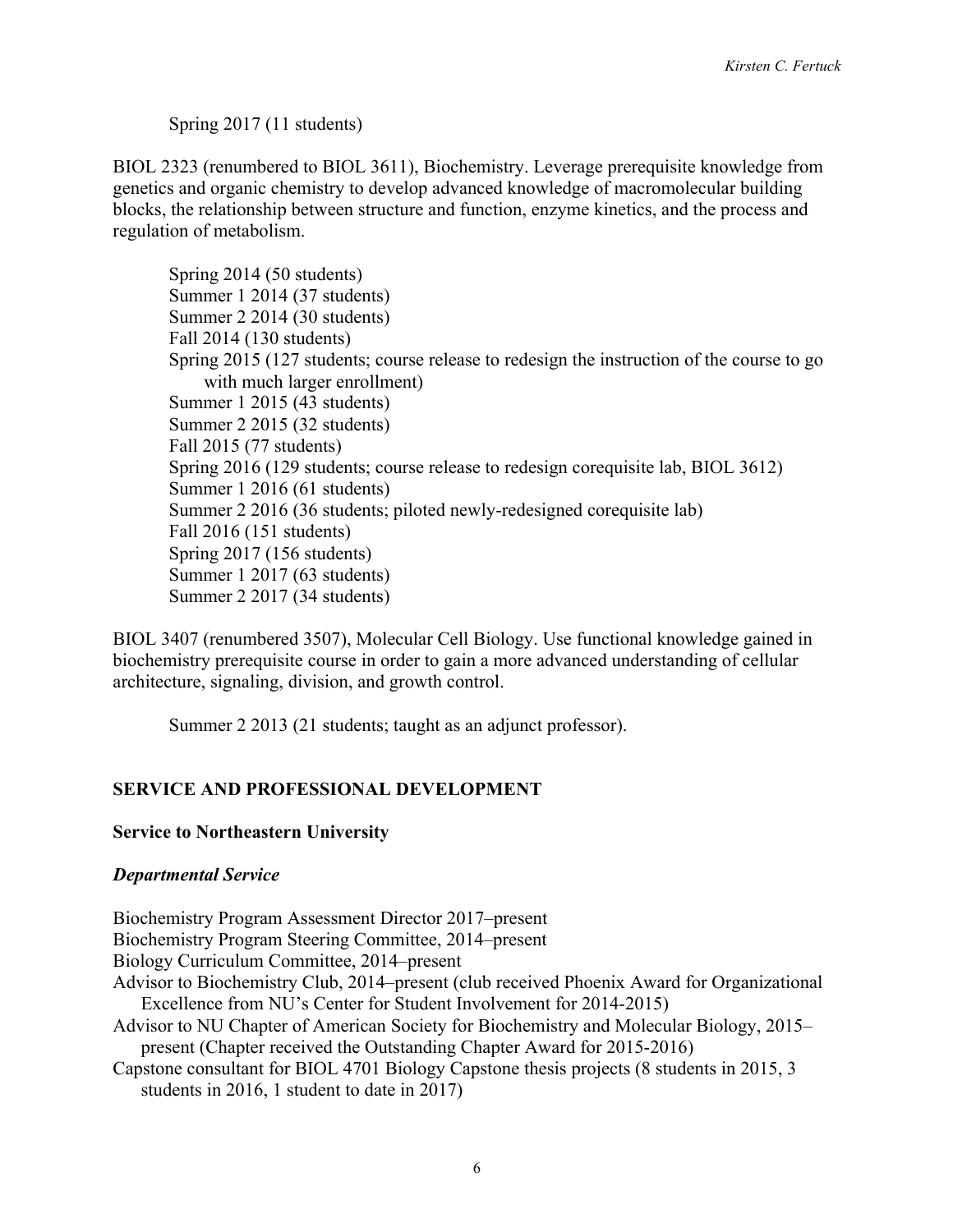## *College Service*

Judge, Co-op poster competition, 2015-present Non-Tenure Track Faculty Committee, 2016–present

## *University Service*

Regularly write supportive reference letters for students from many colleges within the University (primarily College of Science and the Bouve College of Health Sciences) applying to medical school, dental school, veterinary school, and other postgraduate opportunities. Received the Golden Pen Award in 2016 from the PreHealth Program in recognition of substantial contributions in this area.

### **Service to the Discipline/Profession**

- American Society for Biochemistry and Molecular Biology (ASBMB) Education Fellow, providing rubric validation and volunteer long-answer grading of questions for the annual ASBMB Certification Exam for undergraduates, 2015–present.
- ASBMB workshop participant, designing activities and assessments for distribution and use by the biochemistry and molecular biology community. 2014 (Simmons College), 2015 (Montclair State University), and 2016 (Marymount Manhattan College).
- ASBMB Annual Meeting Undergraduate Poster Session Judge, 2015 (San Diego) and 2016 (Chicago).

### **Service to the Community/Public**

Judge, Massachusetts State Science & Engineering Fair, 2014-2017 Judge, Kennedy Academy for Health Sciences science fair, 2016-2017

### **PROFESSIONAL DEVELOPMENT**

- Evidence-Based Teaching Fellow, Center for Advancing Teaching and Learning (CATLR), Northeastern University, 2016-2017.
- Attendee, Conference for Advancing Evidence-Based Teaching. Organized by CATLR, Northeastern University, 2015, 2016, 2017.
- Attendee, Excellence in Teaching Day. Organized by the Center for Teaching Excellence, Boston College, each year 2011-2017.
- Attendee, American Society for Biochemistry and Molecular Biology (ASBMB) Annual Meeting. 2014 (Boston), 2015 (San Diego), and 2016 (Chicago).
- Participant, Re-envisioning Lectures to Deepen Learning (online, 4 wks). By CATLR, Northeastern University. 2016.